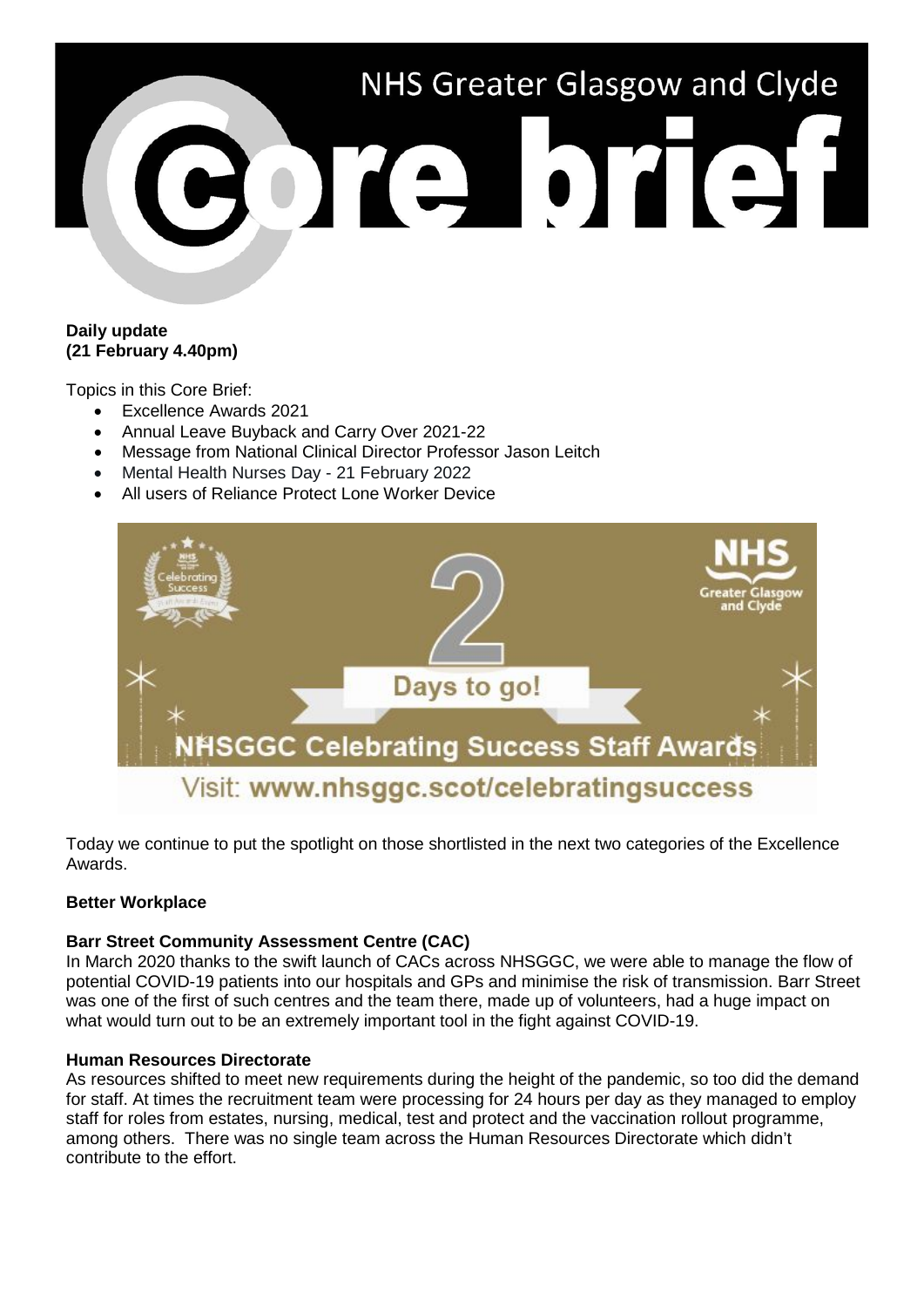## **QEUH Facilities**

Over the past 20 months, there has been unprecedented change across our sites. There were no standard operating procedures for COVID-19. As such we've all had to change the way we work, but perhaps none more so than facilities teams who've been at the coal face throughout – supporting all other staff, ensuring the latest guidance on cleaning, PPE, pathways and protocols were being implemented. From the catering teams feeding staff and patients, to the porters, domestics, helpdesk and back office support staff – everyone in the facilities team at the QEUH has played a central role in ensuring we've been able to continue delivering person centred care throughout this pandemic.

## **Virtual Patient Appointments**

With a huge increase in the demand for virtual services almost overnight, the eHealth team had the colossal task of ensuring acute and primary care services had the equipment and capabilities to deliver virtual consultations. This was crucial in allowing teams to look after patients while also keeping them safe from COVID-19. Since the beginning of the pandemic the system has been rolled out to thousands of services across acute and primary care.

## **Global Citizenship**

## **Danny McInally**

SAC Danny McInally is an RAF Regiment Gunner with 603 (City of Edinburgh) Squadron of the RAF Reserves.

This year Danny was mobilised and deployed to Romania on Operation BOLOXI. The detachment of four Typhoon fighter jets from 135 Expeditionary Air Wing (EAW) was based in south east Romania. During the deployment Danny worked as part of a Flight (around 35 Gunners), ensuring that everything from the Typhoons flying, Engineers servicing the aircraft, to the Chefs feeding the detachment personnel, could operate without threat from possible adversaries.

## **Stuart Watson**

Stuart Watson, Clinical Director for plastic surgery at GRI, has dedicated many hours of his personal time, both from home, and travelling to different countries in Africa, using his skills as a plastic surgeon, but also fund raising alongside this work.

At the start of COVID Stuart started running weekly one hour educational webinars from the Canniesburn Unit. For a year, these were hosted every week, and more recently every two weeks. This was initially designed to provide teaching for their own trainees, but the webinars became hugely popular and have consistently attracted international audiences averaging about 200 colleagues, from 30 to 40 different countries.

Winners of the Excellence Awards and directorate and HSCP Overall Local Award winners will be announced on Wednesday 23 February at 7pm. You will be able to access a link to watch the ceremony at: [www.nhsggc.scot/celebratingsuccess](http://www.nhsggc.scot/celebratingsuccess)

## **Annual Leave Buyback and Carry Over 2021-22**

Just a reminder that the Scottish Government has issued updated guidance in relation to annual leave carry over for 2021-22 and the ability to "sell back" some annual leave for health and social care staff.

Staff should continue to work with their line manager to try to take their annual leave entitlement this year, however – where this is not possible due to pressure on the service:

- Staff can sell back up to **10 days** accumulated leave from 2020-21 to be paid at time and a half.
- This is subject to criteria that staff members have to take at least their statutory minimum of 28 days (20 days annual and 8 public holidays for AFC, Exec and Senior Managers - until 31 March 2022) and 18 days of annual leave and 10 public holidays for Medical and Dental staff (for personal leave year 2021-22).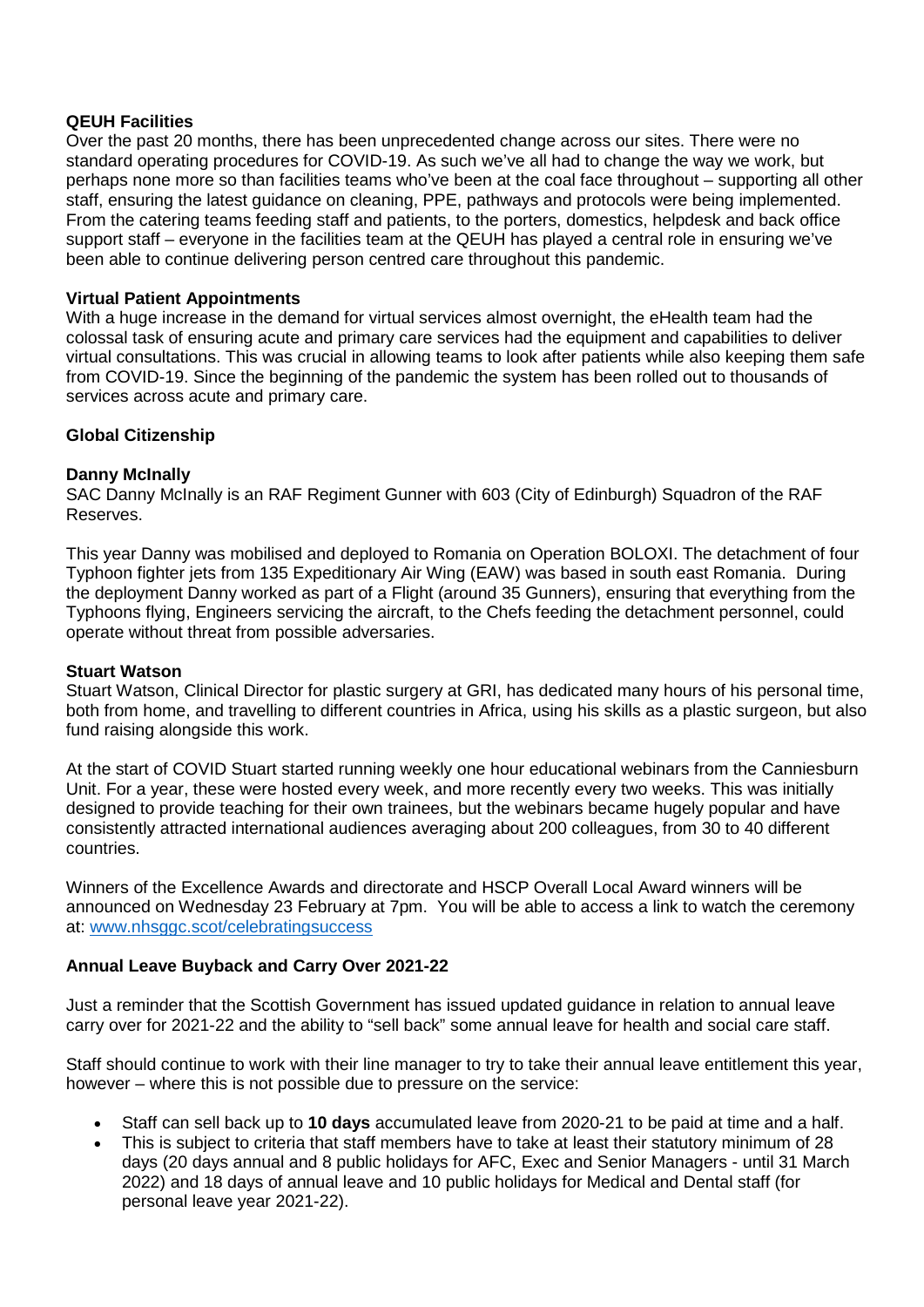• Staff who do not wish to sell back leave will be able to carry over leave they have been unable to take due to service pressures into the 2022-23 leave year.

This is a voluntary scheme and no pressure will be put on staff to sell their leave entitlement in this way.

The process and relevant form to do this can be accessed on the [HR Connect Annual Leave page.](https://www.nhsggc.org.uk/working-with-us/hr-connect/policies-and-staff-governance/policies/annual-leave-overview/annual-leave-buy-back-and-carry-over-2021-22/)

#### **Message from National Clinical Director Professor Jason Leitch**

Today we welcomed National Clinical Director, Professor Jason Leitch, for a tour of our facilities and to meet some of our frontline staff. Following his visit to the QEUH this morning, Jason [recorded the](https://youtu.be/r-9nH6TxzIU)  [following message](https://youtu.be/r-9nH6TxzIU) to thank all of our staff for their ongoing hard work during the pandemic. (If you have any issues clicking on the link please paste the following link into Edge to watch the video [https://youtu.be/r-9nH6TxzIU\)](https://youtu.be/r-9nH6TxzIU).



## **Mental Health Nurses Day - 21 February 2022**

To all Mental Health Nurses today is a day for you to celebrate and take a moment to pause and reflect on your role personally and with your colleagues.

We want to thank all of you working across NHSGGC for providing caring, compassionate, person centred, safe and effective care.

All health and social care staff have continued to rise to the challenges of Covid-19 pandemic both as individuals and as part of our mental health services and it is important to mark Mental Health Nurses day today.

Lorraine Cribbin, Acting Chief Nurse - Adult Services, Glasgow City HSCP, said: "This is an important day for all mental health nurses. I hope that each nurse does take a moment to consider what they do on a day to day basis, and acknowledge how as a mental health nurse you are supporting people during one of the most difficult times in their life, I want to say thank you, and be proud of what you do."